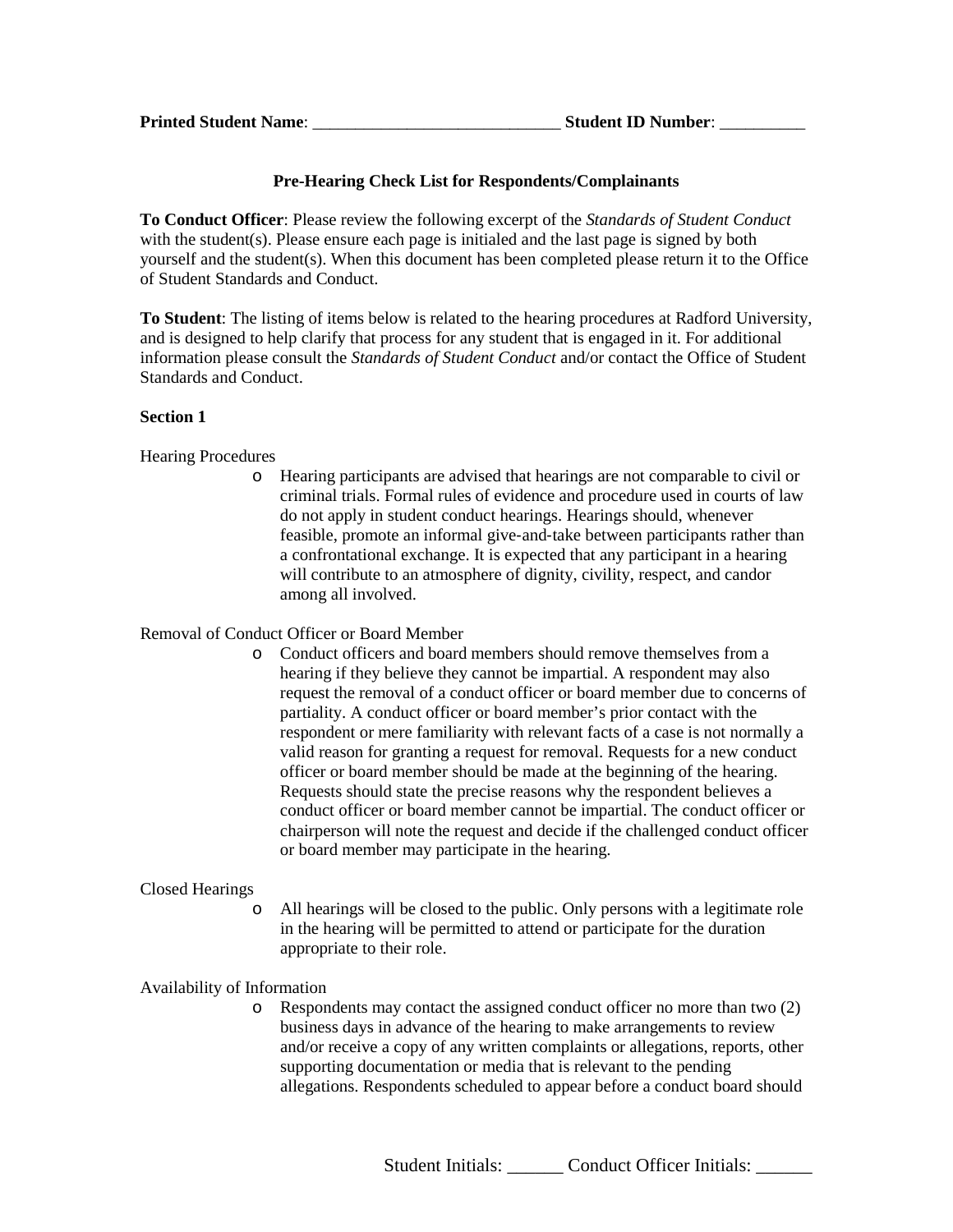contact the Office of Student Standards and Conduct to obtain access to this information in advance of the hearing.

Rights of the Respondent

- o Be present at the hearing and hear all statements made;
- o Present witnesses and information on one's own behalf (no character witnesses will be considered in a hearing);
- o Be accompanied by an advisor;
- o Question available witnesses;
- o Choose not to attend the hearing, or refuse to answer any questions at the hearing. Students exercising this right are cautioned that a decision will be made based on the information available at the time of the hearing and previously withheld information will not be considered in subsequent appeal requests.

## Standard for Decision‐Making

o If the conduct officer or a majority of conduct board members determines there is a preponderance of evidence (i.e. more likely than not) that the respondent violated the policies as alleged, the respondent will be found responsible.

## Maintaining Order

o The conduct officer or chairperson has the responsibility and authority to maintain order and determine the proper sequence of events during a hearing. Any person who fails to comply with instructions provided by the conduct officer or chairperson, or who otherwise disrupts or obstructs a hearing, may be directed to leave the hearing, which will proceed in the dismissed participant's absence.

### Credibility and Relevance

o Conduct officers or chairpersons will determine the relevance and admissibility of any information presented. Conduct officers and board members will determine the credibility of participants.

### Postponement of a Hearing

o A respondent's request to postpone a hearing must be emailed to the conduct officer no later than two (2) business days prior to the respondent's scheduled hearing. A hearing may be rescheduled if the request is for a reasonable cause at the discretion of the conduct officer. Hearings are not normally postponed because a respondent's work schedule conflicts with the scheduled hearing, a preferred advisor is unavailable, or related criminal charges are filed and pending in court. Any postponement granted should not adversely impact a faculty member's ability to participate in the hearing as a witness. Nothing about this paragraph should limit the Director's ability to postpone a hearing without a student's request.

### Request for Accommodations

o Students with a documented disability may request the provision of auxiliary aids or services, or other reasonable accommodations, to ensure an equitable opportunity to participate fully in any hearing. Specific modifications or accommodations are determined by the conduct officer, on a case‐by‐case

Student Initials: Conduct Officer Initials: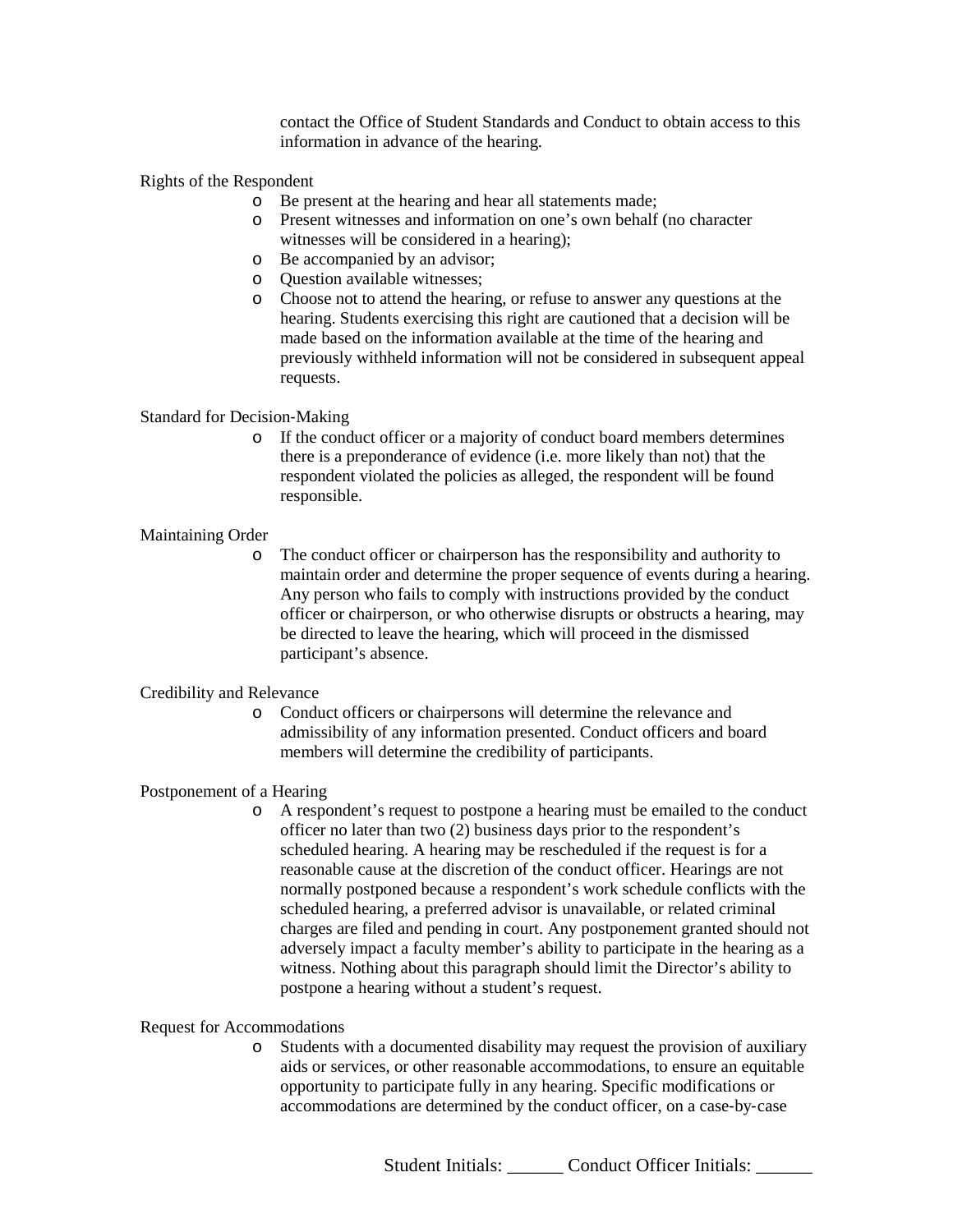basis after consulting with the Disability Resource Office. Any student with a disability who wishes to request an accommodation should adhere to the procedures and documentation guidelines established by the Disability Resource Office. Students should advise the conduct officer, in writing, of the student's intention to request accommodations no later than two (2) business days prior to the respondent's scheduled hearing in order to permit sufficient time to consider the student's request and make any necessary arrangements.

### Obtaining Additional Information

o The conduct officer or chairperson will have the ability to reconvene the hearing at a later time or date, to call additional witnesses, to request additional information or documents, or to conduct additional investigation before making a final determination regarding the outcome of any hearing.

#### Advisors

o The respondent may have an advisor of his/her choosing and have that advisor present during the hearing. An advisor may have no other role in the hearing (such as a witness). In cases where a lawyer serves as a respondent's advisor, the respondent is responsible for any lawyer's fees incurred. An advisor's role is limited to providing unobtrusive assistance and support to the respondent before, during, and/or after the hearing. In concert with this role, advisors will not be permitted to speak or otherwise participate directly in any hearing, or make requests on behalf of the respondent. Respondents are requested to provide the conduct officer with notice of their intent to be accompanied by an advisor no later than two (2) business days prior to the respondent's scheduled hearing. A conduct officer or chairperson may also be assisted by an advisor.

#### **Observers**

o Respondents and participating complainants may have up to two (2) nonparticipating observers present at their hearing.

#### Witnesses

o A witness is regarded as someone who has direct knowledge of the incident at issue. Witnesses may have no other role in the hearing, such as an advisor, and should be present only during their opportunity to provide information and answer questions. The conduct officer or chairperson will decide whether the respondent or complainant may question witnesses directly, or if questions must be submitted to the conduct officer or chairperson, who will decide which of the questions to ask. Character witnesses are not relevant and therefore not permitted. Should a respondent seek to invite any witnesses, it will be the respondent's responsibility to email a list of witnesses and a summary of their roles to the conduct officer no later than two (2) business days prior to the respondent's scheduled hearing.

#### Remote Participation

o Any party directly involved, including the respondent, complainant or any witness, may participate in a hearing remotely by way of videoconferencing, or other appropriate and reasonable means provided the identity of the person participating remotely is known to all parties and all other guidelines and procedures described in the Standards are followed. Notice of intent to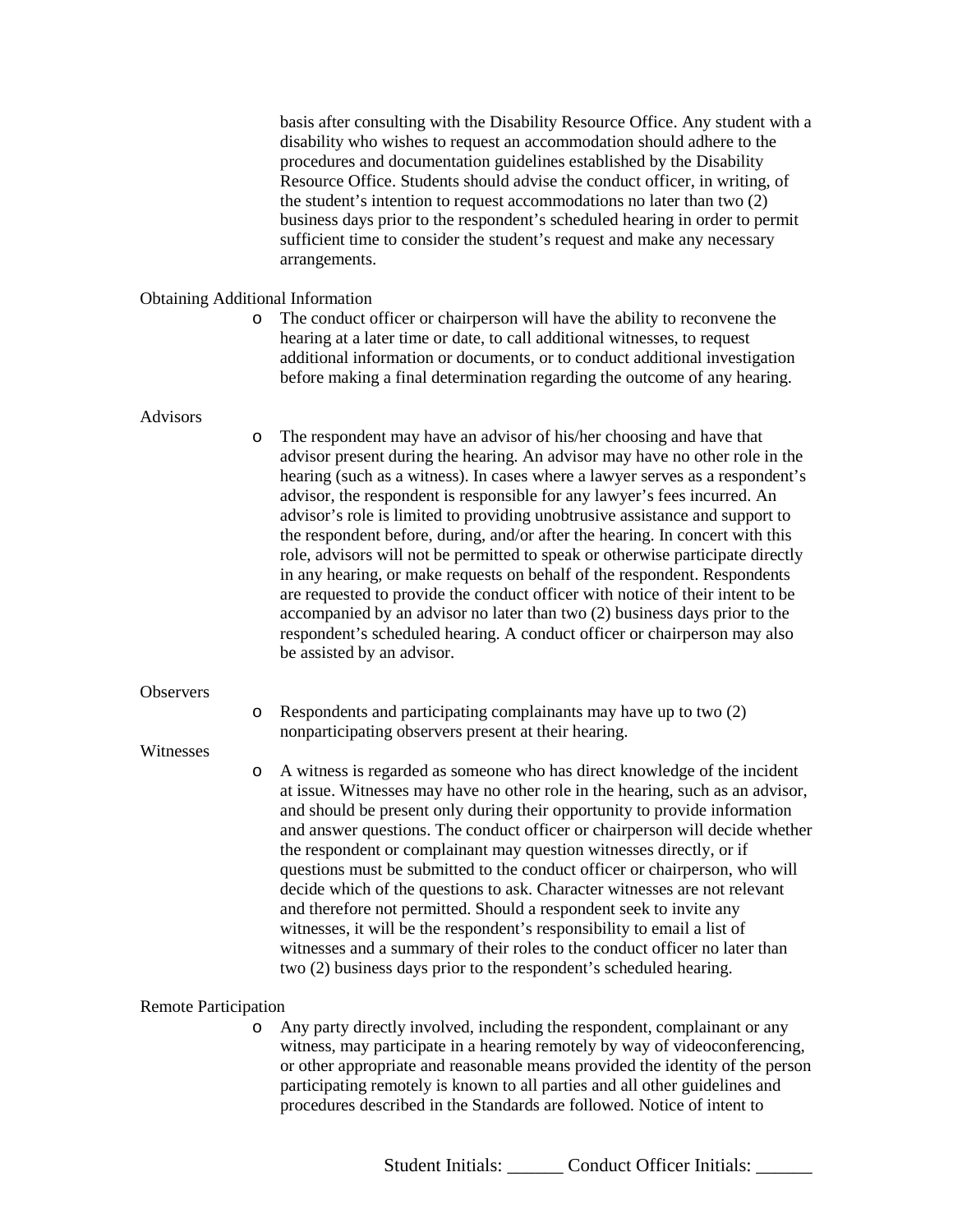|                                |             | participate remotely, should be provided to the conduct officer, in writing, no<br>later than two (2) business days prior to the scheduled hearing in order to<br>permit sufficient time to review the request and make any necessary<br>arrangements.                                                                                                                                                                                                                                                                                                                                                                                                                                           |
|--------------------------------|-------------|--------------------------------------------------------------------------------------------------------------------------------------------------------------------------------------------------------------------------------------------------------------------------------------------------------------------------------------------------------------------------------------------------------------------------------------------------------------------------------------------------------------------------------------------------------------------------------------------------------------------------------------------------------------------------------------------------|
| Recordings                     | O           | The conduct officer or chairperson will create a single, verbatim audio<br>recording of the hearing (not to include any deliberations in cases heard by a<br>conduct board). Hearing recordings are the property of the University.<br>Students will be given reasonable access to the recording as determined by<br>the conduct officer for the purposes of preparing an appeal. Any request to<br>review a recording should be made via email to the conduct officer.<br>Recordings are a part of a respondent's conduct record.                                                                                                                                                               |
| <b>Hearing Outcome</b>         | O           | The conduct officer or chairperson will share the outcome after the conduct<br>officer or board has determined whether the respondent is responsible or not<br>responsible for the alleged violations. A rationale for the decision will be<br>provided and, if the respondent is found responsible, any sanctions imposed<br>will be outlined. A hearing decision letter, emailed to the respondent by the<br>Office of Student Standards and Conduct after the hearing, communicates the<br>outcome, supporting rationale, and details and deadlines related to any<br>sanctions imposed, in writing.                                                                                          |
| Records                        | O           | The Office of Student Standards and Conduct is the official custodian of<br>records maintained in accordance with the Standards and has final decision-<br>making authority on all requested disclosures and any fees charged for<br>preparing the disclosures. All records maintained in accordance with the<br>Standards will be retained by the Office of Student Standards and Conduct<br>for a period of no less than seven (7) years to facilitate compliance with the<br>Jeanne Clery Disclosure of Campus Security Policy and Campus Crime<br>Statistics Act. Records associated with cases resulting in suspension,<br>dismissal, or incomplete sanctions will be retained permanently. |
| <b>Section 2</b>               |             |                                                                                                                                                                                                                                                                                                                                                                                                                                                                                                                                                                                                                                                                                                  |
| Charges                        | O           | Review charges with the student as they are described in the Standards of<br>Student Conduct.                                                                                                                                                                                                                                                                                                                                                                                                                                                                                                                                                                                                    |
| Plea                           | O<br>O<br>O | You will have a right to make a Plea at the hearing.<br>You can change your plea at any time during the hearing.<br>Your three options are responsible, not responsible, no plea.                                                                                                                                                                                                                                                                                                                                                                                                                                                                                                                |
| Hearing Outline for Respondent | O           | First the conduct officer will present his/her statement about the incident and<br>evidence in support.                                                                                                                                                                                                                                                                                                                                                                                                                                                                                                                                                                                          |
|                                | O           | He/She will then answer questions from the conduct board and then the<br>respondent.                                                                                                                                                                                                                                                                                                                                                                                                                                                                                                                                                                                                             |

Student Initials: \_\_\_\_\_\_ Conduct Officer Initials: \_\_\_\_\_\_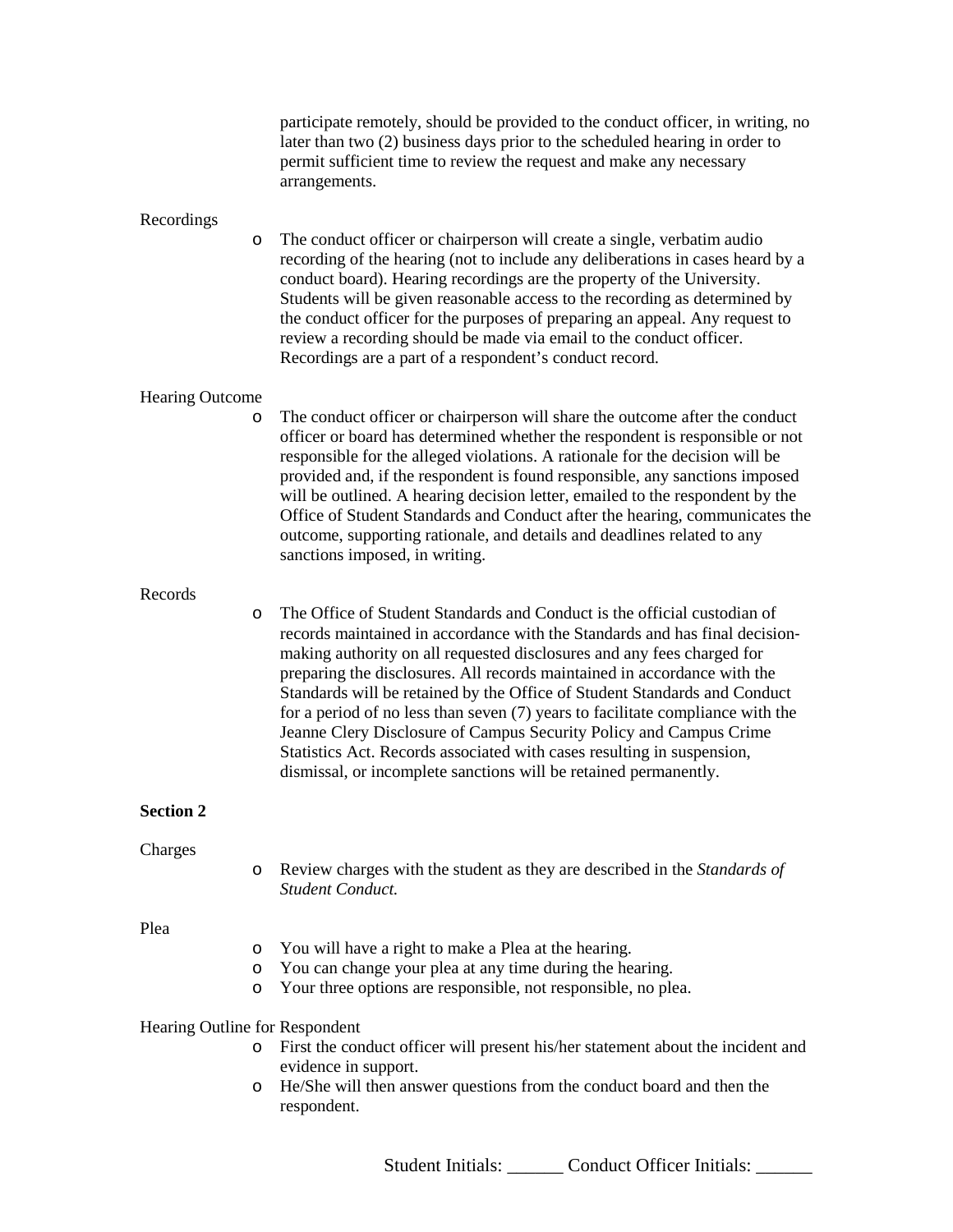- o The respondent will then present his/her statement about the incident and evidence in support, followed by questions from the conduct board and then the conduct officer.
- o Next the supporting witnesses for the conduct officer will give statements and be questioned by the conduct board, then the conduct officer, and then the respondent.
- o Finally the supporting witnesses for the respondent will give statements and be questioned by the conduct board, then the conduct officer, and finally by the respondent.
- o Remaining questions can then be asked.
- o The conduct officer will then present his/her closing statement and the hearing will close with the respondent presenting his/her closing statement. The conduct board will then deliberate and make decisions regarding responsibility and sanctioning.

## **Section 3**

Appeal Procedures

- o Respondents will have the opportunity to appeal a decision of a conduct officer or board.
- o Not all sanctions may be appealed. Sanctions involving separation (termination of the housing contract, revocation of admission and/or degree, suspension of student organization status, conduct suspension, or conduct dismissal) are eligible to be appealed.
- o Requests for appeal should be emailed to the Office of Student Standards and Conduct within five (5) business days of the date on which the hearing decision letter was sent. The request will then be sent to the Associate Vice President for Student Affairs/Dean of Students, or designee. Requests received after this date will only be accepted for good cause as determined by the designated appellate officer. Any request for an appeal should describe, as thoroughly and precisely as possible, the basis for the request, as an appeal will normally be limited to a review of applicable records. When the Associate Vice President for Student Affairs/Dean of Students, or designated appellate officer, requests to speak with any party regarding the appeal, the purpose will be to gather additional information related to the appeal request, not to rehear a case.
- o A student may request an appeal for the following reasons only:
	- o To determine whether sanctions involving separation (termination of the housing contract, revocation of admission and/or degree, suspension of student organization status, conduct suspension, or conduct dismissal) were reasonable in light of all relevant factors (other sanctions are not eligible for appeal);
	- o To determine whether a significant departure from any provision of the Standards unfairly or materially impacted the outcome of the hearing (deviations from procedures outlined in the Standards will only be instructive when significant prejudice to the appealing student occurs);
	- o To determine whether a finding of responsibility was reasonable based on the information available to the conduct officer or board; and/or